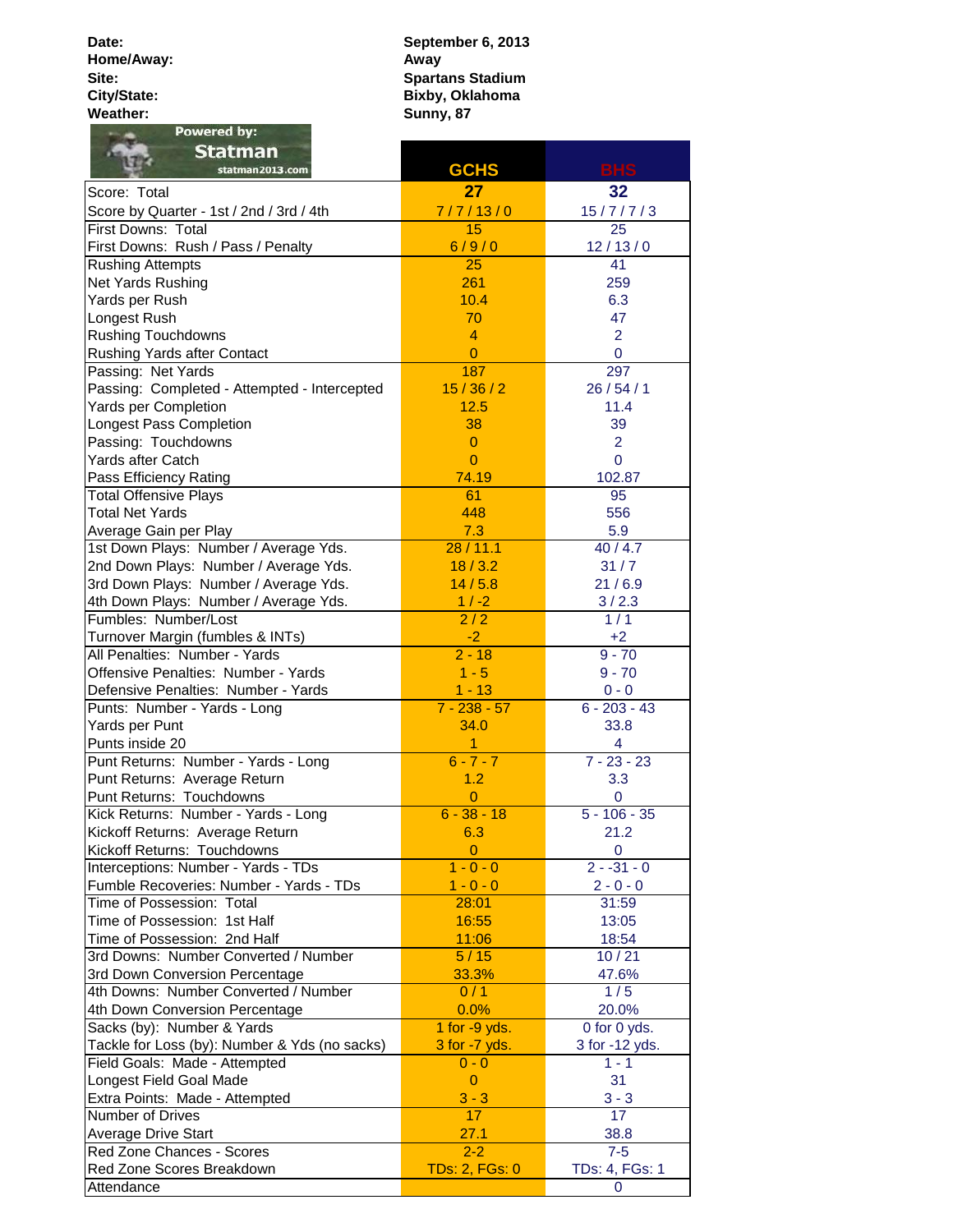| #<br>9          | <b>Garden City Buffaloes</b>                    |                     | 27                                |                      |                      |                                  |                                  |                                  |                                               |                                  |                             |
|-----------------|-------------------------------------------------|---------------------|-----------------------------------|----------------------|----------------------|----------------------------------|----------------------------------|----------------------------------|-----------------------------------------------|----------------------------------|-----------------------------|
|                 | Quarterback                                     | <b>Completions</b>  | <b>Attempts</b>                   | <b>Yards</b>         | Long                 | Comp %                           | <b>TDs</b>                       | <b>INTs</b>                      | <b>QB Rating Rush (Nbr-Yds-TDs)</b>           |                                  |                             |
|                 | <b>Greyson Tempel</b>                           | 15                  | 36                                | 187                  | 38                   | 41.67%                           | $\overline{0}$                   | $\overline{2}$                   | 74.19                                         |                                  | $17 - 218 - 4$              |
|                 |                                                 |                     |                                   |                      |                      |                                  |                                  |                                  |                                               |                                  |                             |
|                 |                                                 | 15                  | 36                                | 187                  | 38                   | 41.67%                           |                                  |                                  | 74.19                                         |                                  |                             |
|                 | <b>Total Passing</b>                            |                     |                                   |                      |                      |                                  | $\boldsymbol{o}$                 | $\overline{2}$                   |                                               |                                  |                             |
|                 | # Running Back<br><b>Greyson Tempel</b>         | <b>Rushes</b><br>17 | <b>Yards</b><br>218               | Long<br>70           | <b>TDs</b>           | <b>Yds/Rush</b><br>12.8          |                                  | <b>Catches Thrown To</b>         | Yards                                         | <b>TDs</b>                       | <b>Yds A/P</b><br>218       |
| 9<br>20         | <b>Jared Koster</b>                             | $\overline{4}$      | $-2$                              | $\blacktriangleleft$ | 4<br>$\overline{0}$  | $-0.5$                           | $\overline{0}$<br>$\overline{0}$ | $\overline{0}$<br>$\overline{0}$ | 0<br>$\overline{0}$                           | $\overline{0}$<br>$\overline{0}$ | $-2$                        |
| 29              | <b>Malcom Howard</b>                            | 3                   | 43                                | 43                   | $\mathbf{0}$         | 14.3                             | 1                                | 1                                | $-4$                                          | $\overline{0}$                   | 53                          |
| 25              | <b>Nalen Rincones</b>                           | 1                   | $\overline{2}$                    | $\overline{2}$       | $\overline{0}$       | 2.0                              | $\overline{0}$                   | $\overline{2}$                   | $\Omega$                                      | $\overline{0}$                   | $\overline{2}$              |
|                 |                                                 |                     |                                   |                      |                      |                                  |                                  |                                  |                                               |                                  |                             |
|                 |                                                 |                     |                                   |                      |                      |                                  |                                  |                                  |                                               |                                  |                             |
|                 |                                                 |                     |                                   |                      |                      |                                  |                                  |                                  |                                               |                                  |                             |
|                 |                                                 |                     |                                   |                      |                      |                                  |                                  |                                  |                                               |                                  |                             |
|                 |                                                 |                     |                                   |                      |                      |                                  |                                  |                                  |                                               |                                  |                             |
|                 |                                                 |                     |                                   |                      |                      |                                  |                                  |                                  |                                               |                                  |                             |
|                 | <b>Total Rushing</b>                            | 25                  | 261                               | 70                   | $\boldsymbol{4}$     | 10.4                             |                                  |                                  |                                               |                                  |                             |
|                 | # Receiver                                      | <b>Catches</b>      | <b>Thrown To</b>                  | <b>Yards</b>         | Long                 | <b>TDs</b>                       | <b>Yds/Catch</b>                 | <b>Rushes</b>                    | Yards                                         | <b>TDs</b>                       | <b>Yds A/P</b>              |
| 82              | <b>Caleb Tramp</b>                              | 8                   | 14                                | 139                  | 38                   | $\mathbf{0}$                     | 17.4                             | $\mathbf{0}$                     | 0                                             | $\theta$                         | 139                         |
| 16              | <b>Dustin Tempel</b><br><b>Mitchell Hernand</b> | 5                   | 15<br>4                           | 45<br>$\overline{7}$ | 16<br>$\overline{7}$ | $\overline{0}$                   | 9.0<br>7.0                       | $\overline{0}$<br>$\overline{0}$ | $\mathbf{0}$<br>$\overline{0}$                | $\overline{0}$                   | 45<br>$\overline{7}$        |
| 21<br>29        | <b>Malcom Howard</b>                            | 1<br>1              | $\overline{1}$                    | $-4$                 | $\mathbf{0}$         | $\overline{0}$<br>$\overline{0}$ | $-4.0$                           | 3                                | 43                                            | $\overline{0}$<br>$\overline{0}$ | 53                          |
|                 | 25 Nalen Rincones                               | $\overline{0}$      | $\overline{2}$                    | $\Omega$             | $\Omega$             | $\overline{0}$                   |                                  | 1                                | $\overline{2}$                                | $\overline{0}$                   | $\overline{2}$              |
|                 |                                                 |                     |                                   |                      |                      |                                  |                                  |                                  |                                               |                                  |                             |
|                 |                                                 |                     |                                   |                      |                      |                                  |                                  |                                  |                                               |                                  |                             |
|                 |                                                 |                     |                                   |                      |                      |                                  |                                  |                                  |                                               |                                  |                             |
|                 |                                                 |                     |                                   |                      |                      |                                  |                                  |                                  |                                               |                                  |                             |
|                 |                                                 |                     |                                   |                      |                      |                                  |                                  |                                  |                                               |                                  |                             |
|                 |                                                 |                     |                                   |                      |                      |                                  |                                  |                                  |                                               |                                  |                             |
|                 |                                                 |                     |                                   |                      |                      |                                  |                                  |                                  |                                               |                                  |                             |
|                 | <b>Total Receiving</b>                          | 15                  | 36                                | 187                  | 38                   | $\boldsymbol{0}$                 | 12.5                             |                                  |                                               |                                  |                             |
|                 |                                                 | <b>Passing</b>      | <b>Rushing</b>                    | <b>Total</b>         | Long                 |                                  |                                  | # of                             | # of                                          | # of                             | <b>Yards per</b>            |
|                 | <b>Total Offense</b><br><b>GCHS</b>             | Yards<br>187        | Yards<br>261                      | Yards<br>448         | <b>Play</b><br>70    | <b>TDs</b><br>$\overline{4}$     | <b>INTs</b><br>$\overline{2}$    | <b>Rushes</b><br>25              | <b>Passes</b><br>36                           | <b>Plays</b><br>61               | <b>Play</b><br>7.3          |
|                 |                                                 |                     |                                   |                      |                      |                                  |                                  |                                  |                                               |                                  |                             |
| #               | <b>Kickers</b>                                  |                     |                                   |                      |                      |                                  |                                  |                                  |                                               |                                  |                             |
|                 |                                                 | <b>FG Made</b>      | <b>FG Attempts</b>                | Long                 |                      | <b>XP Made</b>                   | <b>XP Att.</b>                   | <b>Kickoffs</b>                  | <b>Yards</b>                                  | <b>Average</b>                   | <b>T-backs</b>              |
| 41              | <b>Ismael Hernande</b>                          |                     |                                   |                      |                      | 3                                | 3                                | 5                                | 245                                           | 49.0                             | $\mathbf{0}$                |
|                 |                                                 |                     |                                   |                      |                      |                                  |                                  |                                  |                                               |                                  |                             |
|                 |                                                 |                     |                                   |                      |                      |                                  |                                  |                                  |                                               |                                  |                             |
|                 | <b>Total</b>                                    | $\boldsymbol{o}$    | 0                                 | $\boldsymbol{o}$     |                      | 3                                | $\boldsymbol{\mathsf{3}}$        | 5                                | 245                                           | 49.0                             | $\boldsymbol{o}$            |
|                 |                                                 |                     |                                   |                      |                      |                                  | Fair                             |                                  |                                               | <b>Time of</b>                   | <b>Turnover</b>             |
| #               | <b>Punters</b>                                  | <b>Punts</b>        | <b>Yards</b>                      | <b>Average</b>       | Long                 | <b>Inside 20</b>                 | <b>Caught</b>                    | <b>Downed</b>                    | <b>T-backs</b>                                | Poss.                            | <b>Ratio</b>                |
| 82              | <b>Caleb Tramp</b>                              | 4                   | 123                               | 30.8                 | 36                   | $\overline{0}$                   | $\overline{0}$                   | $\mathbf 0$                      | $\mathbf{0}$                                  | 28:01                            | $-2$                        |
|                 | 21 Mitchell Hernand                             | 3                   | 115                               | 38.3                 | 57                   | $\mathbf{1}$                     | $\overline{0}$                   | $\overline{0}$                   | $\overline{0}$                                |                                  | <b>Penalties - Yards</b>    |
|                 | <b>Total</b>                                    | $\overline{7}$      | 238                               | 34.0                 | 57                   | $\mathbf{1}$                     | 0                                | $\boldsymbol{o}$                 | $\boldsymbol{0}$                              |                                  | $2 - 18$                    |
|                 |                                                 | <b>Punt</b>         |                                   |                      |                      |                                  | <b>Yards All</b>                 |                                  |                                               |                                  |                             |
|                 | # Punt Returner                                 | <b>Returns</b>      | <b>Yards</b>                      | <b>Average</b>       | Long                 | <b>TDs</b>                       | <b>Purpose</b>                   |                                  | <b>GCHS Def. Leaders (TFLs include Sacks)</b> |                                  |                             |
|                 | 14 Alex Espinosa                                | $\overline{2}$      | $\overline{7}$                    | 3.5                  | 7                    | 0                                | 13                               | #                                | <b>Name</b>                                   |                                  | <b>Tackles-Sacks-TFLs</b>   |
|                 | <b>16 Dustin Tempel</b>                         | $\overline{2}$      | $\pmb{0}$                         | 0.0                  | $\mathbf{0}$         | $\mathbf{0}$                     | 45                               | 3                                | <b>Dozie Ekwea</b>                            |                                  | $10 - 0 - 0$                |
| $\mathbf{0}$    | Name?                                           | 1                   | $\bf 0$                           | 0.0                  | $\overline{0}$       | $\overline{0}$                   | 18                               | 10                               | <b>Emilio Parr</b>                            |                                  | $8 - 1 - 1$                 |
|                 | ### #N/A                                        | 1                   | #N/A                              | #N/A                 | #N/A                 | #N/A                             | #N/A                             | 56                               | <b>Quinton Mea</b>                            |                                  | $5 - 0 - 0$                 |
|                 |                                                 |                     |                                   |                      |                      |                                  |                                  | 14                               | <b>Alex Espinos</b>                           |                                  | $4 - 0 - 1$                 |
|                 |                                                 |                     |                                   |                      |                      |                                  |                                  | 24                               | <b>Trenton Chic</b>                           |                                  | $4 - 0 - 1$                 |
|                 | <b>Total</b>                                    | $\pmb{6}$           | $\boldsymbol{7}$                  | $1.2$                | $\overline{7}$       | $\pmb{\mathit{0}}$               | 493                              | 25                               | <b>Nalen Rinco</b>                            |                                  | $3 - 0 - 0$                 |
|                 |                                                 |                     |                                   |                      |                      |                                  |                                  | 16                               | <b>Dustin Temp</b>                            |                                  | $2 - 0 - 0$                 |
|                 | <b>Kick Returner</b>                            | <b>Kick Returns</b> | <b>Yards</b>                      | <b>Average</b>       | Long                 | <b>TDs</b>                       | <b>Yds A/P</b>                   | 64                               | <b>James Nguy</b>                             |                                  | $1 - 0 - 1$                 |
| 16              | <b>Dustin Tempel</b>                            | 2                   | $\overline{0}$                    | 0.0                  | $\mathbf{0}$         | 0                                | 45                               | $\overline{0}$                   | Name?                                         |                                  | $1 - 0 - 0$                 |
| $\mathbf{0}$    | Name?                                           | 1                   | 18                                | 18.0                 | 18                   | $\mathbf{0}$                     | 18                               | 11                               | <b>Dylan Darter</b>                           |                                  | $1 - 0 - 0$                 |
| 29              | <b>Malcom Howard</b>                            | 1                   | 14                                | 14.0                 | 14                   | $\overline{0}$                   | 53                               | 29                               | <b>Malcom How</b>                             |                                  | $1 - 0 - 0$                 |
| 14 <sup>1</sup> | <b>Alex Espinosa</b>                            | 1<br>1              | $6\phantom{1}6$<br>$\overline{0}$ | 6.0                  | 6<br>$\overline{0}$  | $\overline{0}$<br>$\overline{0}$ | 13<br>$\overline{0}$             | 45                               | <b>Kelton Uthe</b>                            |                                  | $1 - 0 - 0$                 |
|                 | 24 Trenton Chiddix                              |                     |                                   | 0.0                  |                      |                                  |                                  | 54                               | Lui Castane<br><b>Mitchell Herr</b>           |                                  | $1 - 0 - 0$                 |
|                 | <b>Total</b>                                    | 6                   | 38                                | 6.3                  | 18                   | $\boldsymbol{o}$                 | 493                              | 21<br><b>Total</b>               |                                               |                                  | $0 - 0 - 0$<br>$42 - 1 - 4$ |